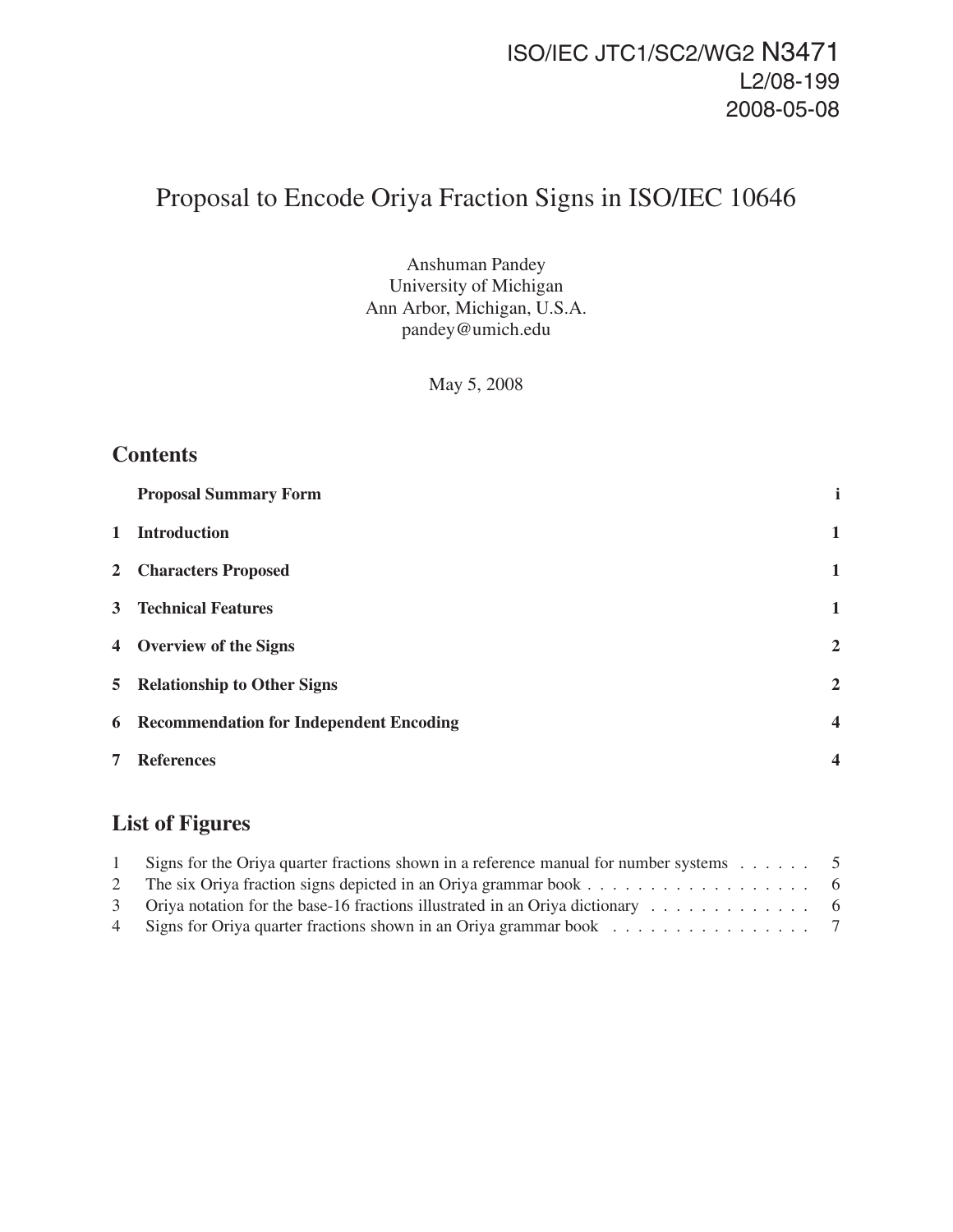#### ISO/IEC JTC 1/SC 2/WG 2 PROPOSAL SUMMARY FORM TO ACCOMPANY SUBMISSIONS FOR ADDITIONS TO THE REPERTOIRE OF ISO/IEC 10646<sup>1</sup>

Please fill all the sections A, B and C below. Please read Principles and Procedures Document (P & P) from http://www.dkuug.dk/JTC1/SC2/WG2/docs/principles.html for guidelines and details before filling this form. Please ensure you are using the latest Form from http://www.dkuug.dk/JTC1/SC2/WG2/docs/summaryform.html. See also http://www.dkuug.dk/JTC1/SC2/WG2/docs/roadmaps.html for latest Roadmaps.

#### **A. Administrative**

- 1. Title: **Proposal to Encode Oriya Fraction Signs in ISO/IEC 10646**
- 2. Requester's name: **Anshuman Pandey (pandey@umich.edu)**
- 3. Requester type (Member Body/Liaison/Individual contribution): **Individual contribution**
- 4. Submission date: **May 5, 2008**
- 5. Requester's reference (if applicable): **N/A**
- 6. Choose one of the following:
	- (a) This is a complete proposal: **Yes**
	- (b) or, More information will be provided later: **No**

#### **B. Technical - General**

- 1. Choose one of the following:
	- (a) This proposal is for a new script (set of characters): **No**
		- i. Proposed name of script: **N/A**
	- (b) The proposal is for addition of character(s) to an existing block: **Yes**
		- i. Name of the existing block: **Oriya**
- 2. Number of characters in proposal: **6**
- 3. Proposed category: **A Contemporary**
- 4. Is a repertoire including character names provided?: **Yes**
	- (a) If Yes, are the names in accordance with the "character naming guidelines" in Annex L of P&P document?: **Yes**
	- (b) Are the character shapes attached in a legible form suitable for review?: **Yes**
- 5. Who will provide the appropriate computerized font (ordered preference: True Type, or PostScript format) for publishing the standard?: **Anshuman Pandey**; **True Type**
	- (a) If available now, identify source(s) for the font and indicate the tools used: **The font contains normalized forms of the Oriya fraction signs as found in printed documents. It was drawn by Anshuman Pandey using Metafont and converted to True Type format using FontForge.**
- 6. References:
	- (a) Are references (to other character sets, dictionaries, descriptive texts etc.) provided?: **Yes**
	- (b) Are published examples of use (such as samples from newspapers, magazines, or other sources) of proposed characters attached?: **Yes**
- 7. Special encoding issues:
	- (a) Does the proposal address other aspects of character data processing (if applicable) such as input, presentation, sorting, searching, indexing, transliteration etc. (if yes please enclose information)? **No**
- 8. Additional Information: Submitters are invited to provide any additional information about Properties of the proposed Character(s) or Script that will assist in correct understanding of and correct linguistic processing of the proposed character(s) or script. Examples of such properties are: Casing information, Numeric information, Currency information, Display behaviour information such as line breaks, widths etc., Combining behaviour, Spacing behaviour, Directional behaviour, Default Collation behaviour, relevance in Mark Up contexts, Compatibility equivalence and other Unicode normalization related information. See the Unicode standard at http://www.unicode.org for such information on other scripts. Also see http://www.unicode.org/Public/UNIDATA/UCD.html and associated Unicode Technical Reports for information needed for consideration by the Unicode Technical Committee for inclusion in the Unicode Standard. **Character properties, numeric information, and currency information are included.**

<sup>1</sup> Form number: N3102-F (Original 1994-10-14; Revised 1995-01, 1995-04, 1996-04, 1996-08, 1999-03, 2001-05, 2001-09, 2003-11, 2005-01, 2005-09, 2005-10, 2007-03)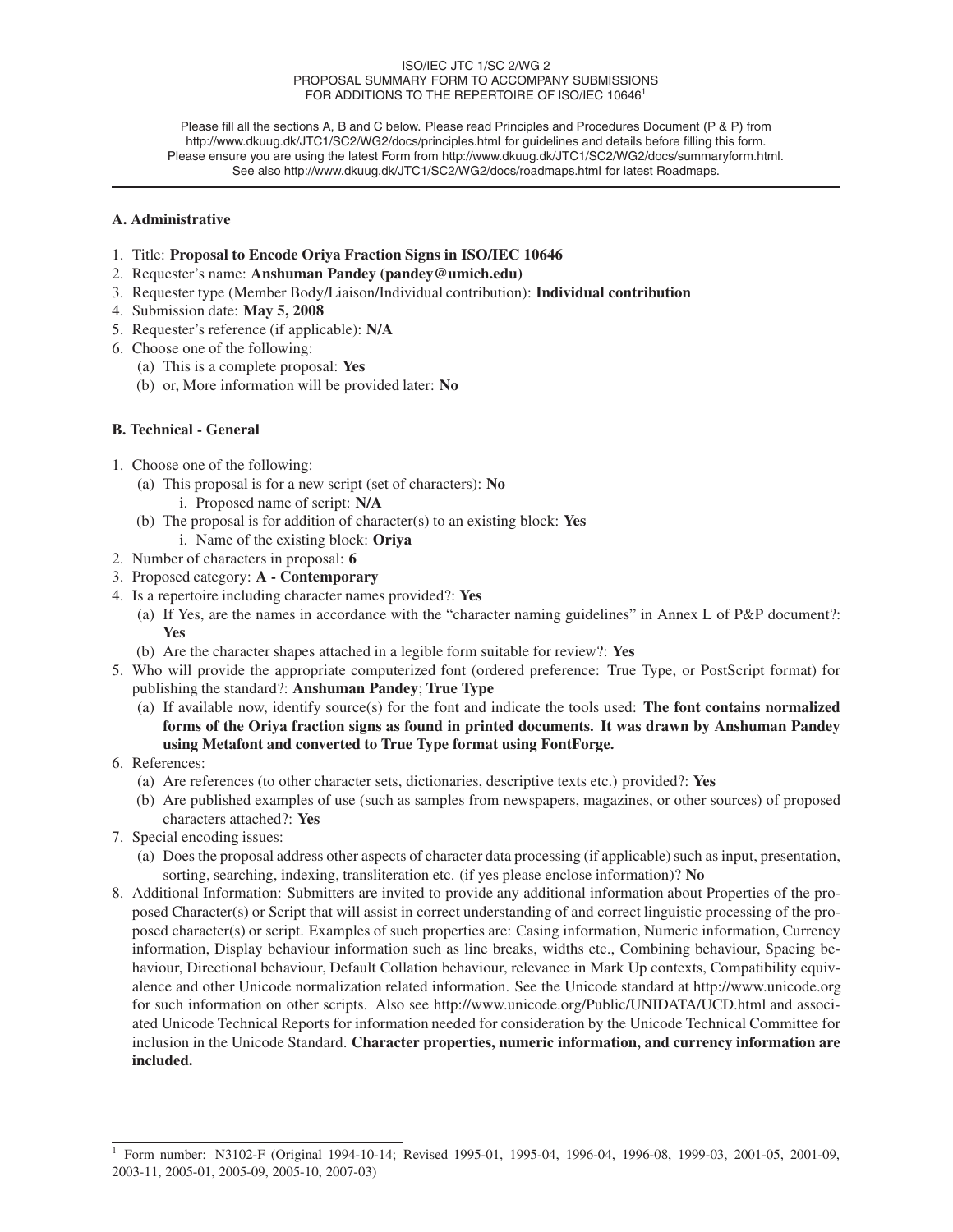#### **C. Technical - Justification**

- 1. Has this proposal for addition of character(s) been submitted before?: **No**
- 2. Has contact been made to members of the user community (for example: National Body, user groups of the script or characters, other experts, etc.)? **No**
	- (a) If Yes, with whom?: **N/A**
		- i. If Yes, available relevant documents: **N/A**
- 3. Information on the user community for the proposed characters (for example: size, demographics, information technology use, or publishing use) is included? **Yes**
	- (a) Reference: **The signs were used primarily in the state of Orissa, India.**
- 4. The context of use for the proposed characters (type of use; common or rare): **Common** (a) Reference: **The signs were used for numeric notation in the Oriya script.**
- 5. Are the proposed characters in current use by the user community?: **No.** (a) If Yes, where? Reference:
- 6. After giving due considerations to the principles in the P&P document must the proposed characters be entirely in the BMP?: **Yes**
	- (a) If Yes, is a rationale provided?: **The signs belong to the Oriya script, which is encoded in the BMP. There is sufficient space in the Oriya block for inclusion of the proposed signs.**
		- i. If Yes, reference: **N/A**
- 7. Should the proposed characters be kept together in a contiguous range (rather than being scattered)? **Yes. The characters constitute a specialized subset of Oriya.**
- 8. Can any of the proposed characters be considered a presentation form of an existing character or character sequence? **No**
	- (a) If Yes, is a rationale for its inclusion provided?: **N/A**
		- i. If Yes, reference: **N/A**
- 9. Can any of the proposed characters be encoded using a composed character sequence of either existing characters or other proposed characters? **No**
	- (a) If Yes, is a rationale provided?: **N/A**
		- i. If Yes, reference: **N/A**
- 10. Can any of the proposed character(s) be considered to be similar (in appearance or function) to an existing character? **Yes**
	- (a) If Yes, is a rationale for its inclusion provided? **Yes**
		- i. If Yes, reference: **See text of proposal.**
- 11. Does the proposal include use of combining characters and/or use of composite sequences (see clauses 4.12 and 4.14 in ISO/IEC 10646-1: 2000)? **No**
	- (a) If Yes, is a rationale for such use provided? **N/A**
		- i. If Yes, reference: **N/A**
	- (b) Is a list of composite sequences and their corresponding glyph images (graphic symbols) provided? **N/A** i. If Yes, reference: **N/A**
- 12. Does the proposal contain characters with any special properties such as control function or similar semantics? **No** (a) If Yes, describe in detail (include attachment if necessary): **N/A**
- 13. Does the proposal contain any Ideographic compatibility character(s)? **No**
	- (a) If Yes, is the equivalent corresponding unified ideographic character(s) identified? **N/A** i. If Yes, reference: **N/A**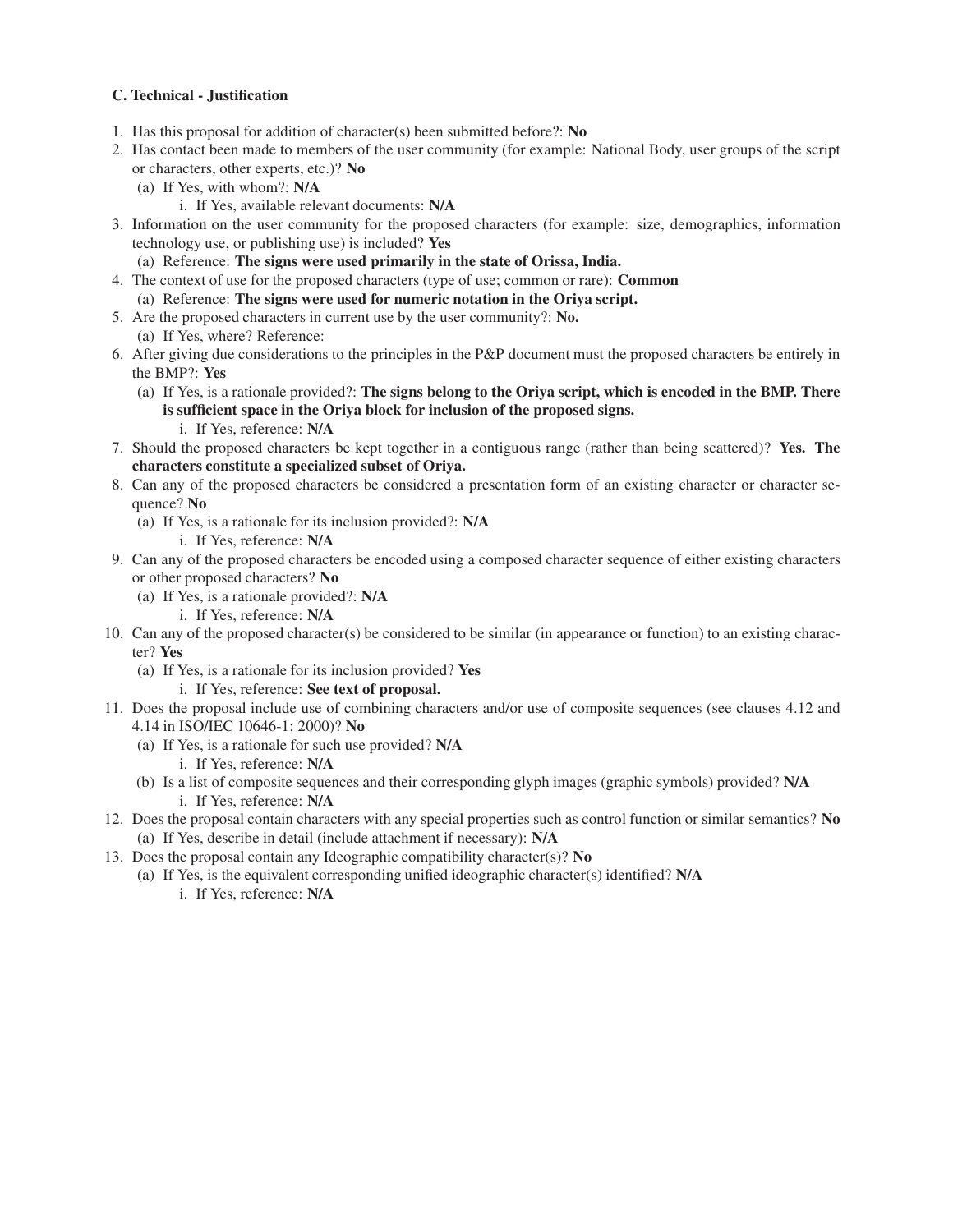### **1 Introduction**

This is a proposal to encode six signs used for writing fractions in the Oriya script in the Basic Multilingual Plane (BMP) of the Universal Character Set (UCS) (ISO/IEC 10646). This document (L2/08-199) is a revision of an earlier proposal (L2/07-413) and replaced the latter.

### **2 Characters Proposed**

**Justification for Encoding** The six proposed Oriya fraction signs constitute a specialized set of characters in the Oriya script. The encoding of these fraction signs is necessary for the full and accurate reproduction and representation of numeric notation in Oriya.

**Characters** The six characters proposed are:

- <sup>u</sup>+0B72 oriya fraction one quarter
- ˙ <sup>u</sup>+0B73 oriya fraction one half
- fi <sup>u</sup>+0B74 oriya fraction three quarters
- $\angle$  U+0B75 ORIYA FRACTION ONE SIXTEENTH
- $\gamma$  U+0B76 ORIYA FRACTION ONE EIGHTH
- $\gamma$  U+0B77 ORIYA FRACTION THREE SIXTEENTHS

**Basis for Character Shapes** The proposed characters are based on forms found in printed documents.

### **3 Technical Features**

**Name** The names of the fraction signs are based on the fraction values they represent.

**Allocation** The characters should be encoded in the Oriya block (U+0B00) at the range U+0B72..U+0B77.

**Classification** The fraction signs are a specialized subset of Oriya, a "Category A" (contemporary) script.<sup>1</sup>

**Character Properties** The fraction signs belong to the Unicode general category "Number, Other" (No). Each character is assigned the numeric value of the fraction it represents. The characters are written left-toright and have bidirectional values of "Left-to-Right" (L).

0B72;ORIYA FRACTION ONE QUARTER;No;0;L;;;;1/4;N;;;;; 0B73;ORIYA FRACTION ONE HALF;No;0;L;;;;1/2;N;;;;; 0B74;ORIYA FRACTION THREE OUARTERS;No;0;L;;;;3/4;N;;;;; 0B75;ORIYA FRACTION ONE SIXTEENTH;No;0;L;;;;1/16;N;;;;;; 0B76;ORIYA FRACTION ONE EIGHTH;No;0;L;;;;1/8;N;;;;; 0B77;ORIYA FRACTION THREE SIXTEENTHS;No;0;L;;;;3/16;N;;;;;;

**Line-Breaking Properties** A sequence of fraction signs must not be broken at line boundaries.

<sup>&</sup>lt;sup>1</sup> As per the criteria specified in ISO/IEC JTC 1/SC 2/WG 2 N3002 (International Organization for Standardization, 2005: 4).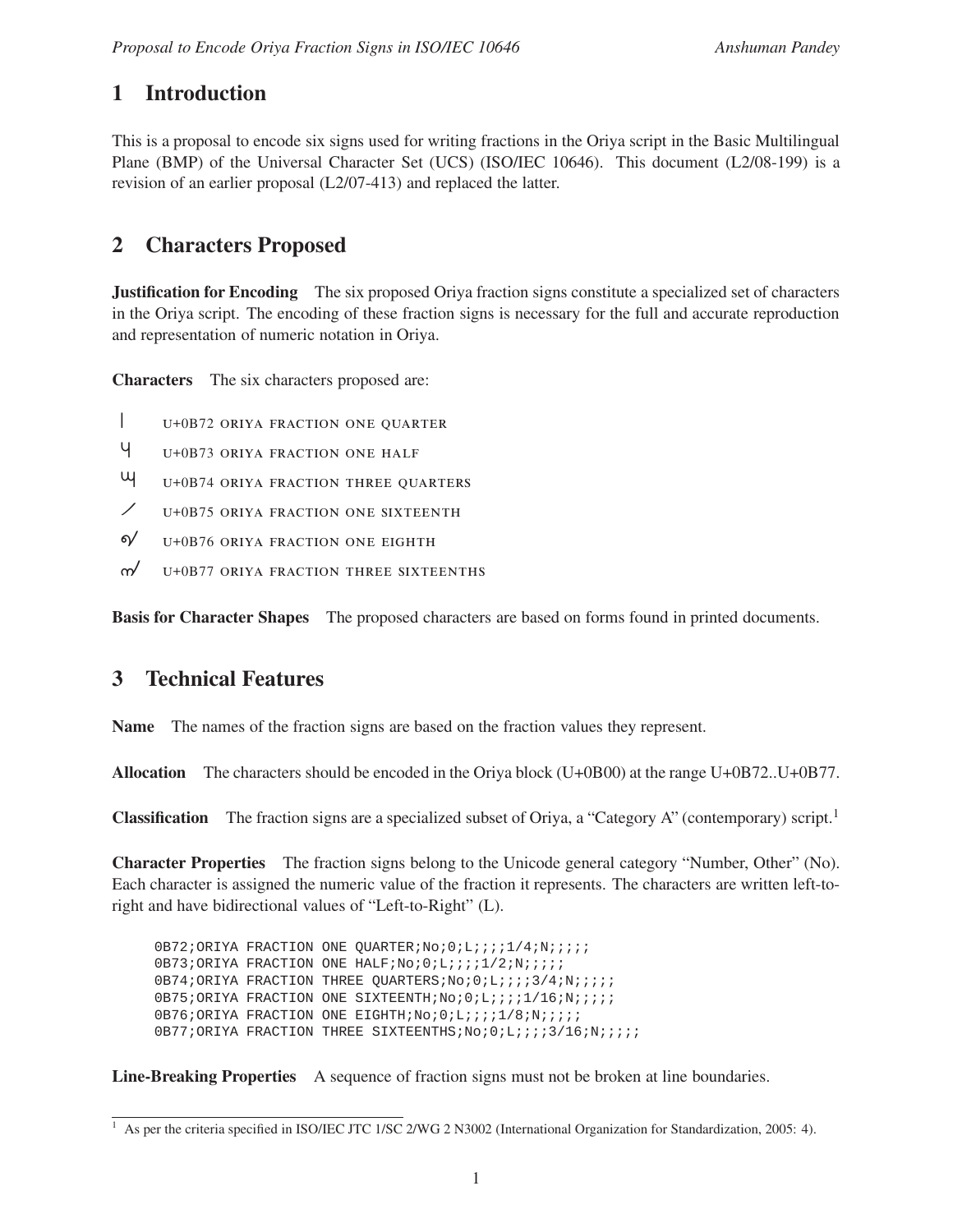## **4 Overview of the Signs**

**Description** The characters were used for fraction notation in the Oriya script. They appear in both written and printed materials, and were cut as part of at least four different Oriya metal fonts, as represented in the figures. The fraction signs were in common use until 1958, when the Government of India adopted the decimal system for currency and the metric system for weights and measures. The characters are rarely used at present.

**Typology** The fraction signs can be divided into two sets: signs for the quarter increments —  $(\frac{1}{4}), \frac{1}{2}, (\frac{1}{2})$ ,  $\forall$  ( $\frac{3}{4}$ ) — and signs for the sixteenths increments — / ( $\frac{1}{16}$ ),  $\forall$  ( $\frac{1}{8}$ ),  $\forall$  ( $\frac{3}{16}$ ).

**Orthography** Fractions are written using the additive principle. The signs for the quarter fractions are always written before the signs for the sixteenths fractions. For example, the fraction  $\frac{3}{8}$  is written as  $\frac{1}{8}$ , not as  $\mathcal{A}$ . Fraction values of the base-16 system are written using the six proposed characters as:

| $\frac{1}{16}$ /  |  | $\frac{5}{16}$  /             | $\frac{9}{16}$ $\frac{4}{1}$ | $\frac{13}{16}$ $\frac{13}{16}$ |
|-------------------|--|-------------------------------|------------------------------|---------------------------------|
| $\frac{1}{8}$ o/  |  | $\frac{3}{8}$  o/             | $\frac{5}{8}$ 4o/            | $\frac{1}{8}$ $\frac{1}{8}$     |
| $\frac{3}{16}$ m/ |  | $\frac{7}{16}$ $\frac{1}{20}$ | $\frac{11}{16}$ 4m/          | $\frac{15}{16}$ $\frac{15}{16}$ |
| $\frac{1}{4}$     |  | $\frac{1}{2}$ 4               | $\frac{3}{4}$ $\frac{11}{4}$ | $1 \quad \text{Q}$              |

# **5 Relationship to Other Signs**

The Oriya fraction signs are analogous to those used in north Indic scripts and Bengali:<sup>2</sup>

|                |              | U+0B75 ORIYA FRACTION ONE SIXTEENTH                             |
|----------------|--------------|-----------------------------------------------------------------|
| $\frac{1}{16}$ | ノ            | U+09F4 BENGALI CURRENCY NUMERATOR ONE                           |
|                |              | U+A833 NORTH INDIC FRACTION ONE SIXTEENTH                       |
|                | ี            | U+0B76 ORIYA FRACTION ONE EIGHTH                                |
| ⅓              | จ∕           | U+09F5 BENGALI CURRENCY NUMERATOR TWO                           |
|                | =            | U+A834 NORTH INDIC FRACTION ONE EIGHTH                          |
|                | $\sim$       | U+0B77 ORIYA FRACTION THREE SIXTEENTHS                          |
| $\frac{3}{16}$ | ಲ            | U+09F6 BENGALI CURRENCY NUMERATOR THREE                         |
|                | 亖            | U+A835 NORTH INDIC FRACTION THREE SIXTEENTHS                    |
|                |              | U+0B72 ORIYA FRACTION ONE QUARTER                               |
| ¼              |              | U+09F7 BENGALI CURRENCY NUMERATOR FOUR                          |
|                |              | U+A830 NORTH INDIC FRACTION ONE QUARTER                         |
|                | Ч            | U+0B73 ORIYA FRACTION ONE HALF                                  |
| ℅              | $\mathbf{u}$ | U+09F7 BENGALI CURRENCY NUMERATOR FOUR (written twice)          |
|                | $\mathbf{u}$ | U+A831 NORTH INDIC FRACTION ONE HALF                            |
|                | щ            | U+0B74 ORIYA FRACTION THREE QUARTERS                            |
| $\frac{3}{4}$  | и            | U+09F8 BENGALI CURRENCY NUMERATOR ONE LESS THAN THE DENOMINATOR |
|                | Ш            | U+A832 NORTH INDIC FRACTION THREE QUARTERS                      |
|                |              |                                                                 |

<sup>&</sup>lt;sup>2</sup> See Pandey (2007) for details on north Indic fraction signs, to be encoded in the Common Indic Number Forms block (U+A830).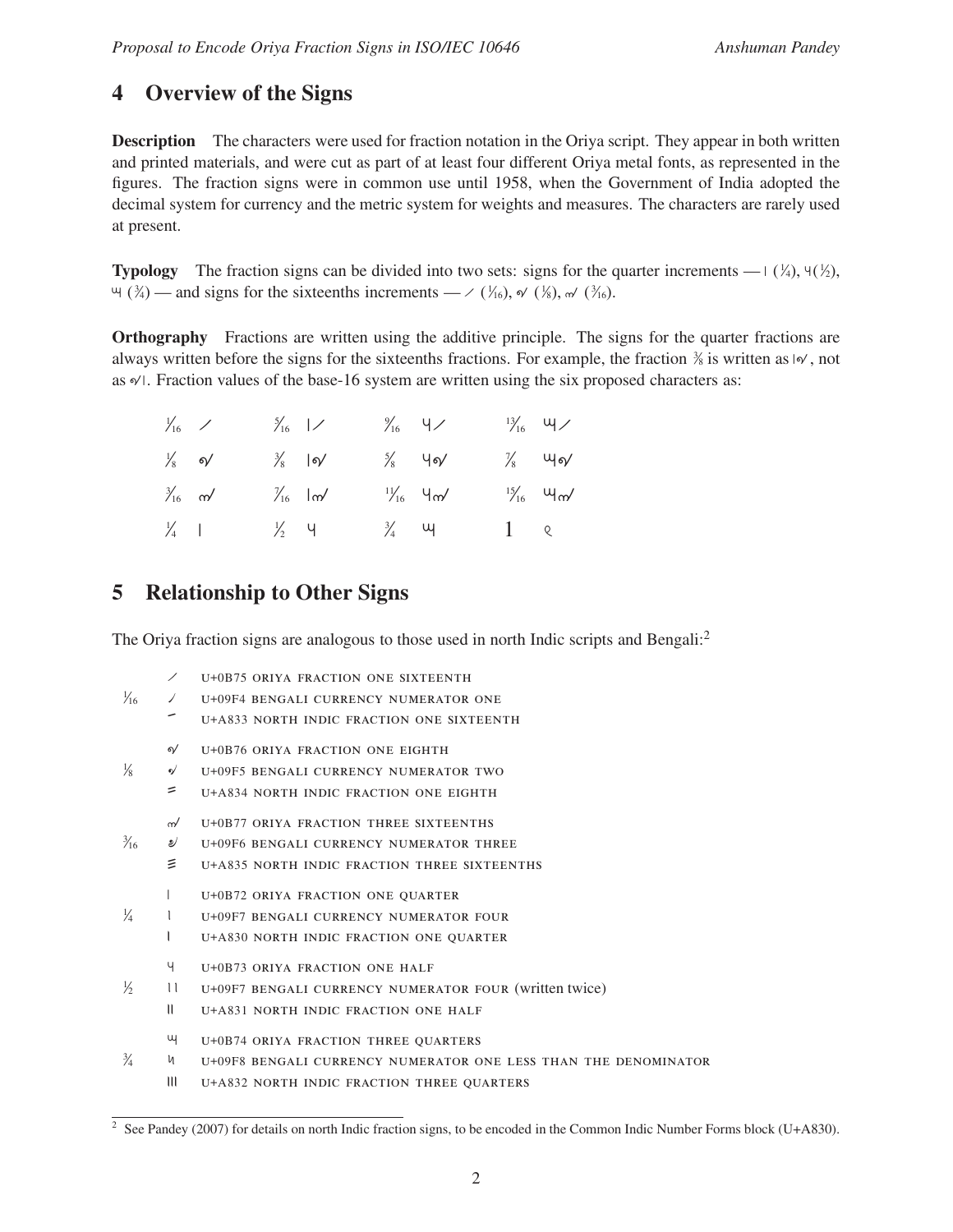**Comparison of Signs** Of the north Indic and Bengali orthographies, the Oriya fraction signs are closest in appearance to Bengali forms. This is on account of the typological similarities between the Bengali and Oriya scripts, both being descendents of the Proto-Bengali family.



As indicated above, three of the Oriya signs are graphically similar to their Bengali counterparts ( $\frac{1}{6}$ ,  $\frac{1}{8}$ , and  $\frac{1}{2}$ , two are graphically distinct ( $\frac{3}{16}$  and  $\frac{3}{4}$ ), and one has no analogue in Bengali ( $\frac{1}{2}$ ).<sup>3</sup> The signs for  $\frac{1}{2}$  and  $\frac{3}{4}$ are unique to Oriya.

- $\vee$  U+0B75 ORIYA FRACTION ONE SIXTEENTH is typologically and graphically similar to  $\vee$  U+09F4 BENGALI CURRENCY NUMERATOR ONE and  $\sim$  U+A833 NORTH INDIC FRACTION ONE SIXTEENTH. All three signs are stylistically distinct.
- $\alpha$  U+0B76 ORIYA FRACTION ONE EIGHTH is typologically and graphically similar to  $\alpha$  U+09F5 BEN-GALI CURRENCY NUMERATOR TWO, but stylistically distinct. It is completely different from  $\epsilon$  u+A834 north indic fraction one eighth. The shapes of the Oriya and Bengali signs are derived by writing a stylized and rotated form of the respective digit 2 to the sign for  $\frac{1}{16}$ : Oriya  $9 + \frac{1}{16}$  +  $\frac{1}{16}$  +  $\frac{1}{16}$  +  $\vee \rightarrow \bullet'.$
- $\alpha$  U+0B77 ORIYA FRACTION THREE SIXTEENTHS is typologically similar, but graphically distinct from  $\ell$  U+09F6 BENGALI CURRENCY NUMERATOR THREE. This sign is typologically uniform among the scripts in the Proto-Bengali family; compare Oriya and Bengali to the Maithili form ˘. In the eastern Indic scripts, the sign is derived by writing a stylized and rotated form of the digit 3 to the sign for  $\frac{1}{6}$ : Oriya  $\overline{M}$  +  $\rightarrow \rightarrow \rightarrow$ ; Bengali  $\circ$  +  $\rightarrow \rightarrow \bullet$ ; Maithili  $\overline{a}$  +  $\rightarrow \rightarrow \bullet$ .
- $\bullet$   $\vert$  U+0B72 ORIYA FRACTION ONE QUARTER is typologically and graphically similar to  $\vert$  U+09F7 BEN-GALI CURRENCY NUMERATOR FOUR and I U+A830 NORTH INDIC FRACTION ONE QUARTER, but stylistically distinct.
- $\forall$  U+0B73 ORIYA FRACTION ONE HALF is unique. In Bengali, the fraction  $\frac{1}{2}$  is represented by writing l U+09F7 BENGALI CURRENCY NUMERATOR FOUR twice; eg. the fraction  $\frac{1}{16}$  is represented in Bengali as  $\cup \mathcal{A}$  and in Oriya as  $\forall \sim'$ .
- $\mu$  U+0B74 ORIYA FRACTION THREE QUARTERS is distinct from  $\nu$  U+09F8 BENGALI CURRENCY NU-MERATOR ONE LESS THAN THE DENOMINATOR and III U+A832 NORTH INDIC FRACTION THREE quarters.

<sup>&</sup>lt;sup>3</sup> It is possible that the Bengali sign for the fraction  $\frac{1}{2}$  might be an independent character consisting of two vertical bars, similar to If U+A831 NORTH INDIC FRACTION ONE HALF. The author does not know if an independent sign for  $\frac{1}{2}$  exists in Bengali or if the decision to not encode the sign independently was based on the principle of representing this character using primitives, ie. writing <sup>u</sup>+09F7 bengali currency numerator four twice.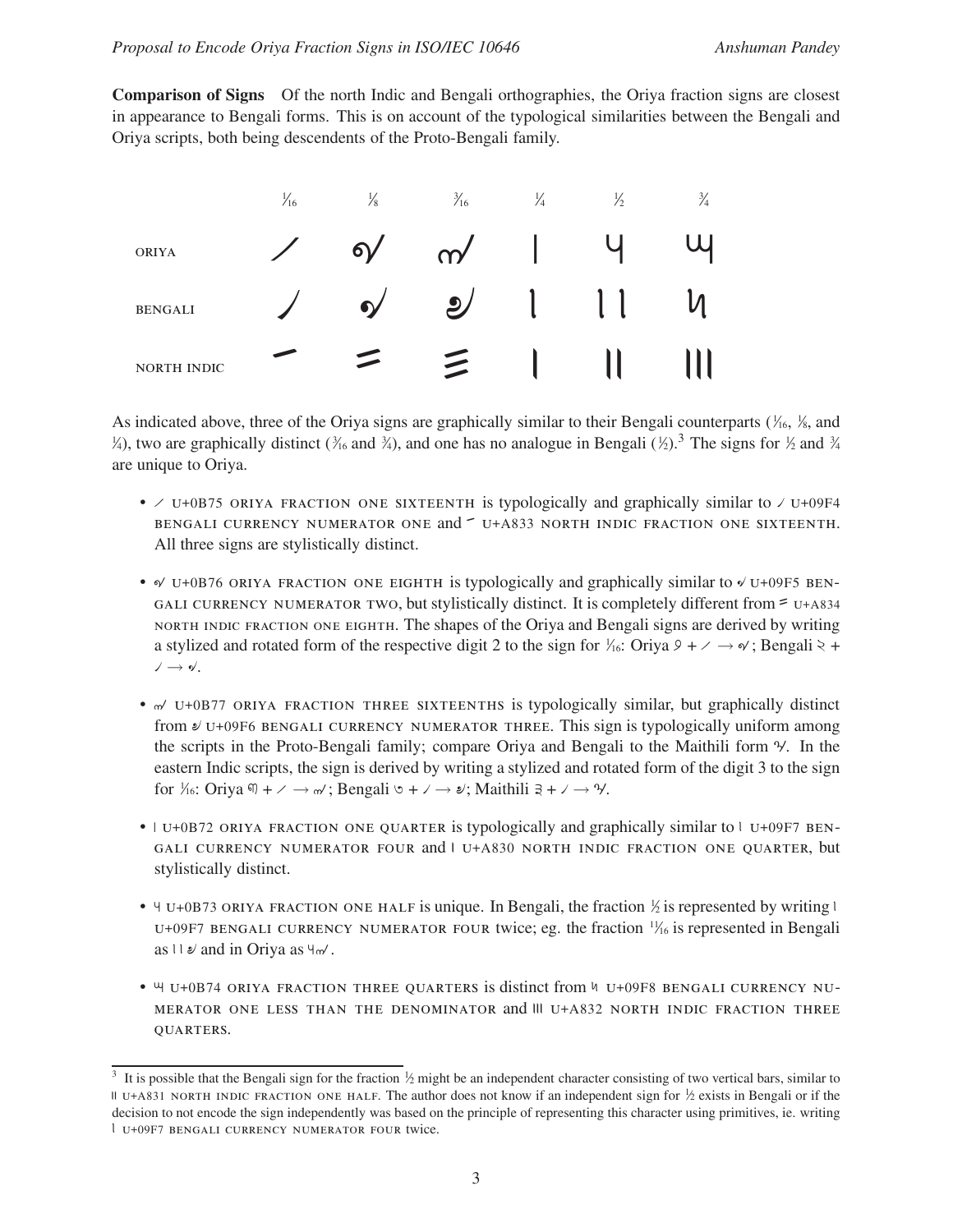### **6 Recommendation for Independent Encoding**

The graphical similarity between certain Oriya and Bengali signs might suggest unification of Oriya signs with those of the latter. However, incompatibilities in character names and property values recommend against such action. The Oriya fraction signs should be encoded independently in the UCS.

**Character Names** The proposed Oriya characters are named according to their semantic value. The names of corresponding Bengali signs in the UCS possess the descriptor "currency numerator." For example the sign for  $\frac{1}{4}$  in Oriya is represented by the character named ORIYA FRACTION ONE QUARTER, but by the character bengali currency numerator four. The Bengali names are semantically unsound for characters that represent fractions and that are used for writing values of a range of units, not only currency. The descriptor "fraction" used in the names of the Oriya characters appropriately reflects the broader contexts of their use.

**Numeric Value** The numeric values assigned to the Oriya fraction signs represent their actual values. Those of the Bengali currency numerators are integers:

09F4;BENGALI CURRENCY NUMERATOR ONE;No;0;L;;;;1;N;;;;; 09F5;BENGALI CURRENCY NUMERATOR TWO;No;0;L;;;;2;N;;;;; 09F6;BENGALI CURRENCY NUMERATOR THREE;No;0;L;;;;3;N;;;;;; 09F7;BENGALI CURRENCY NUMERATOR FOUR;No;0;L;;;;4;N;;;;;; 09F8;BENGALI CURRENCY NUMERATOR ONE LESS THAN THE DENOMINATOR;No;0;L;;;;;N;;;;;

Integer numeral values are not appropriate for characters that fundamentally represent fractions. For example,  $\alpha$  U+0B73 ORIYA FRACTION ONE EIGHTH and  $\checkmark$  U+09F5 bengali currency numerator two are used in the respective scripts to represent  $\frac{1}{6}$ ; however, the proposed Oriya character is assigned the numeric value  $\frac{1}{8}$ , while the Bengali character possesses the numeric value 2.

If the differences between the three similar Oriya and Bengali are insufficient to encode the Oriya signs separately, it might be recommended that the numeric properties of the Bengali currency numerators be redefined; for example, the numeric value of bengali currency numerator one should be changed from 1 to  $\frac{1}{16}$ , 2 to  $\frac{1}{8}$ , etc. The drawback is that BENGALI CURRENCY NUMERATOR ONE LESS THAN THE denominator would lose its implied generic value of *n*-1 (it presently lacks a numeric value) and would take the specific value of  $\frac{3}{4}$ . As a result, the name of the character would not match its numeric properties.

### **7 References**

Grundy, R. J. 1928. *The Concise Oriya-English Dictionary*. Cuttack: Orissa Mission Press.

- International Organization for Standardization. 2005. "Principles and Procedures for Allocation of New Characters and Scripts." ISO/IEC JTC 1/SC 2/WG 2 N3002. October 5, 2005. http://std.dkuug. dk/JTC1/SC2/WG2/docs/n3002.pdf.
- Pandey, Anshuman. 2007. "Proposal to Encode North Indic Number Forms in ISO/IEC 10646." ISO/IEC JTC1/SC2/WG2 N3367 L2/07-354. October 7, 2007. http://std.dkuug.dk/jtc1/sc2/wg2/docs/ n3367.pdf
- Pihan, Antoine Paulin. 1860. *Exposé des signes de numération usités chez les peuples orientaux anciens et modernes*. Paris: L'imprimerie impériale.

Sutton, Amos. 1831. *An Introductory Grammar of the Oriya Language*. Cuttack: Baptist Mission Press.

Young, A. H. 1935. *First Lessons in Oriya*. Revised by B. Das. Cuttack: Orissa Mission Press.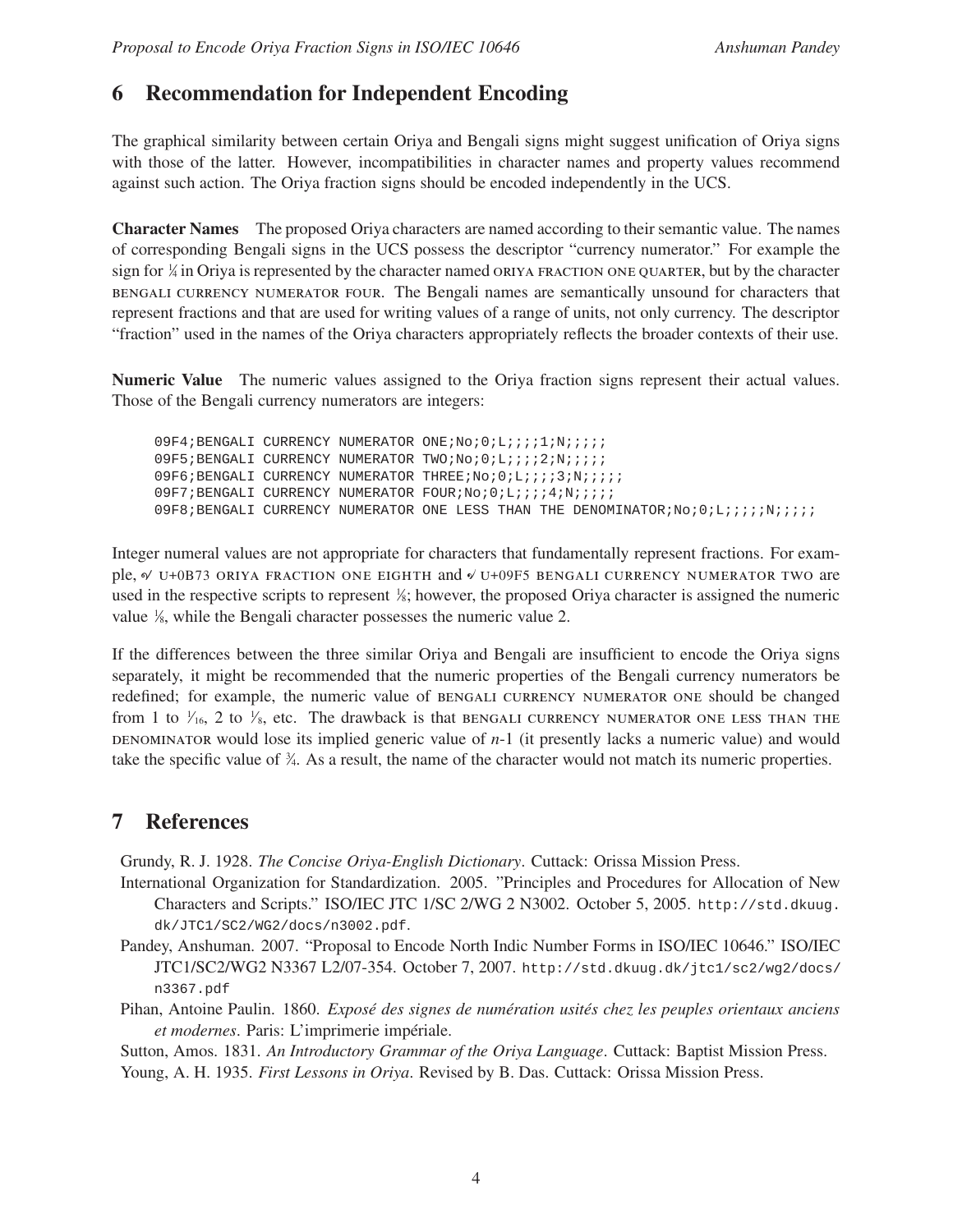$\hat{\boldsymbol{\alpha}}$ 

### NUMÉRATION OURIYA.

| CHIFFRES. I | <b>VALEURS.</b> | <b>NOMS</b><br>DE NOMBRE. | <b>CHIFFRES.</b> | <b>VALEURS.</b> | <b>NOMS</b><br>DE NOMBRE. |
|-------------|-----------------|---------------------------|------------------|-----------------|---------------------------|
| ГЖ          | 85              | pañtcháçí.                | GN               | 93              | téyánabé.                 |
| ୮৩          | 86              | tchhayáçí.                | ५४               | 94              | tchourdnabé.              |
| アク          | 8 <sub>7</sub>  | satáçi.                   | ÅХ               | 95              | pañtchánabé.              |
| rг          | 88              | atháací.                  | ৸৩               | 96              | tchhayánabé.              |
| アイ          | 89              | ounnabé.                  | ମେ               | 97              | satánabé.                 |
| 6 h         | 90              | nabé.                     | طل               | 98              | athânabé.                 |
| 67          | 91              | ékánabé.                  | 44               | 99              | ounçayé.                  |
| 67          | Q9              | byánabé.                  | १००              | 100             | çayé.                     |

#### AUTRES NOMBRES PLUS ÉLEVÉS.

| sahasr, hadjár mille;                                   | mahákharb 1 suivi de treize zéros;                               |
|---------------------------------------------------------|------------------------------------------------------------------|
| ayout dix mille;                                        | cañkh 1  quatorze zéros;                                         |
| lakch cent mille;                                       | mahácañkh 1  quinze zéros;                                       |
| niyouté 1 suivi de six zéros;                           | $hdhd \ldots 1 \ldots$ seize zéros;                              |
| $k$ oțié 1 sept zéros;                                  | $mahdhdhd$ 1 . $\dots$ dix-sept zéros;                           |
| arboud 1buit zéros;                                     | $\mathbf{d}$ hoúl 1 dix-huit zéros:                              |
| $mathd$ rboud $1 \ldots$ neuf zéros;                    | $mathd$ <i>mahádhoúl</i> $1 \cdot \cdot \cdot$ . dix-neuf zéros: |
| $padma \ldots \ldots 1 \ldots \ldots \text{dix zéros};$ | akchóhimí 1  vingt zéros;                                        |
| mahdpadma 1 one zeros;                                  | mahdkchóhiní. 1 vingt et un zé-                                  |
| $\mathbf{k}$ harb 1 douze zéros;                        | ros.                                                             |
|                                                         |                                                                  |

#### FRACTIONS.

|  | $\mathbf{I} \frac{1}{2}$ pád ou páddoulá; |  | $\int$ $\int$ $\int$ $\frac{1}{3}$ dodh; |
|--|-------------------------------------------|--|------------------------------------------|
|  | $4\frac{1}{2}$ adh, ardh, arek;           |  | $\int$ 9 $\frac{1}{3}$ adhái.            |
|  | $\mathbf{u}$ = paormou ou timpds;         |  |                                          |

Figure 1: Signs for the Oriya quarter fractions shown in *Exposé des signes de numération*, a reference manual for number systems (from Pihan, 1860: 100).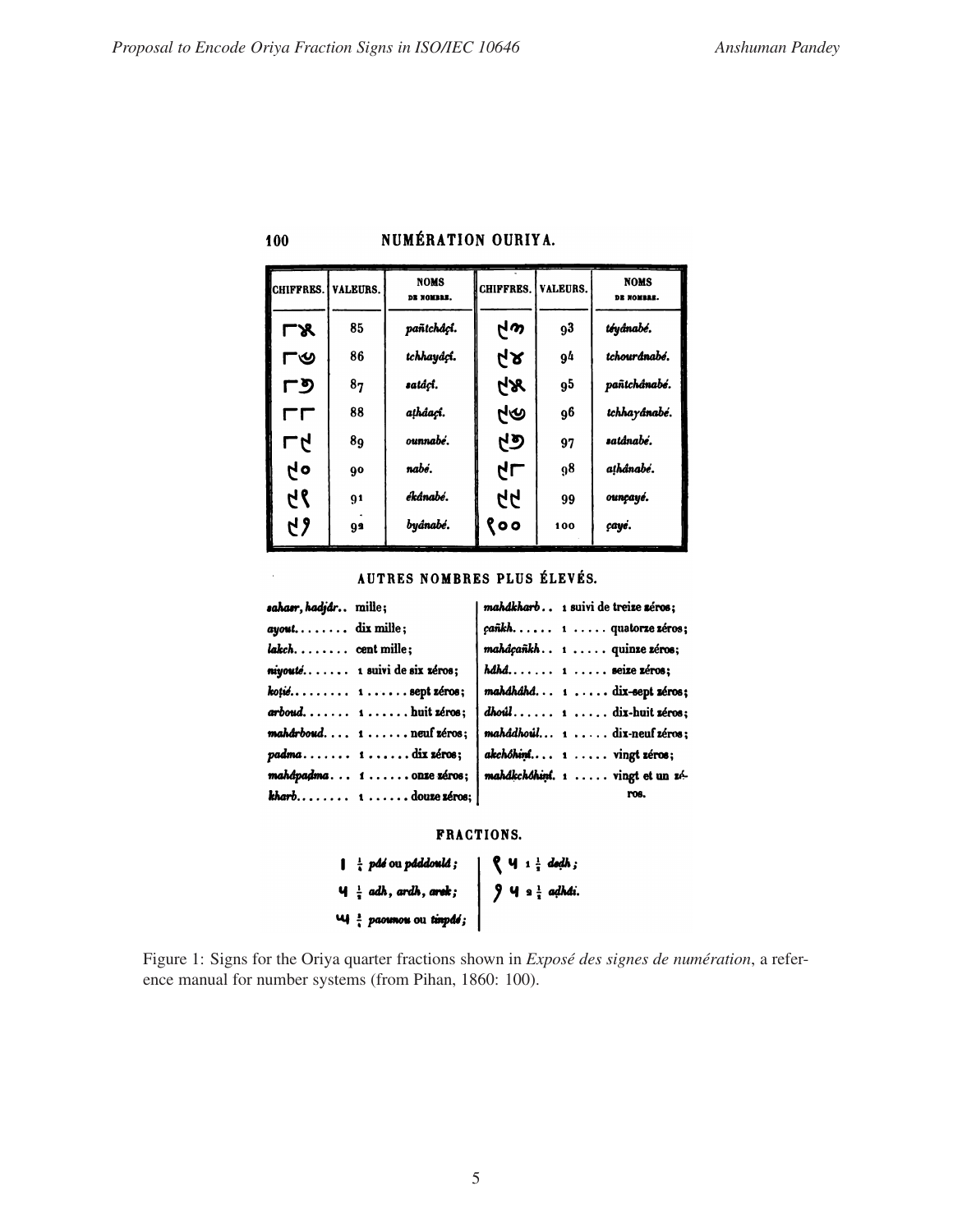# Fractions.

The leading principle of Oriya arithmetic, to divide by four rather than any other number, pervades also the system of fractions.

I means one quarter of the unit, rupee, or maund.

- 1, two quarters.
- ", three quarters.
- , one fourth of a quarter, or one sixteenth of the unit.
- $\gamma$ , two sixteenths.
- $\mathcal{L}$ , three sixteenths.

Figure 2: The six Oriya fraction signs depicted in *First Lessons in Oriya* (from Young, 1935: 203).

# Fractions.

| $Q$   4 or $Q$  , a quarter, is thus represented |      | $\cdots$ |     |
|--------------------------------------------------|------|----------|-----|
| चय, चढ्य, चर्छ, चढर्छ, half                      |      | <br>     | ٩   |
| does, or onel, three-quarters                    |      | <br>     | વ   |
| cop, one and a half                              | <br> | <br>     | ९१  |
| doing, two and a half                            | <br> | <br>     | الا |

These are irregular. In all other cases a quarter more than even number is expressed by prefixing and, to the number; a half by prefixing qIGS; and three-quarters by prefixing quee to the even number. Exam. and on, three and a quarter; also co, three and a half; ance and three-quarters, viz., a quarter less than four.

Fractional parts are generally expressed by dividing the Rupee into sixteen annas or parts. Exam. 910 dell, seven annas, or seven-sixteenths; og del, ten annas, or ten-sixteenths.

The signs are as  $follow:$ —

|  |  |  |  |  |  |  | <b>/ o/</b> a/     <b>/  o/  </b> a/ 9 9/ 9o/ 9a/ 99 9/ 9o/ 9a/ t                                                                                                                                                  |  |
|--|--|--|--|--|--|--|--------------------------------------------------------------------------------------------------------------------------------------------------------------------------------------------------------------------|--|
|  |  |  |  |  |  |  | $\frac{1}{16}$ $\frac{1}{8}$ $\frac{3}{16}$ $\frac{4}{4}$ $\frac{5}{16}$ $\frac{6}{16}$ $\frac{7}{16}$ $\frac{1}{16}$ $\frac{9}{16}$ $\frac{10}{16}$ $\frac{11}{16}$ $\frac{3}{4}$ $\frac{13}{16}$ $\frac{14}{16}$ |  |

Figure 3: Specimen from *The Concise Oriya-English Dictionary* illustrating the Oriya notation for the base-16 fractions (from Grundy, 1928: 11). The text is the same as the description given for fractions in Sutton's 1831 grammar (see Figure 4), but the font used is different.